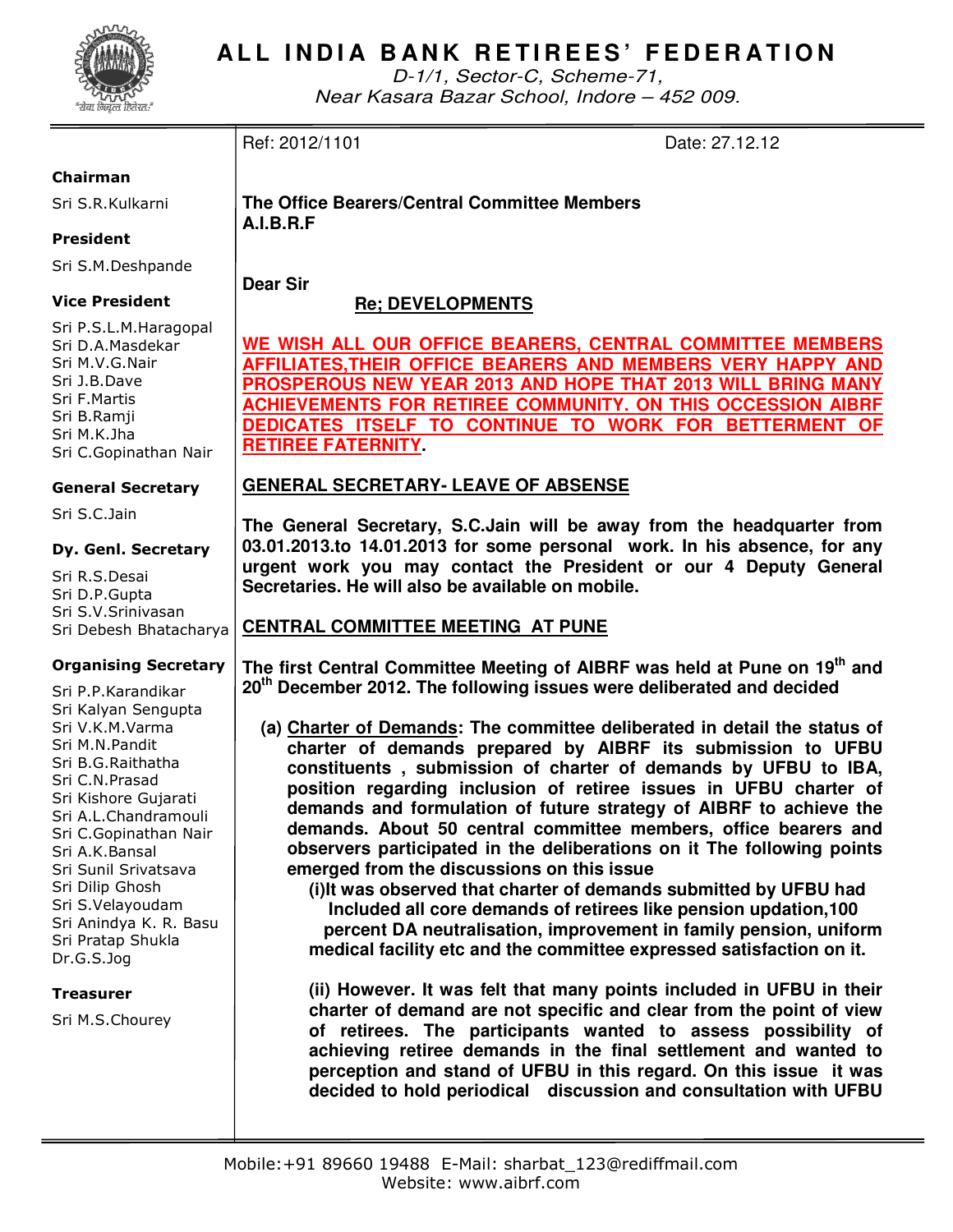

D-1/1, Sector-C, Scheme-71, Near Kasara Bazar School, Indore – 452 009.

**convenor and leaders of other constituents of UFBU to ensure best possible results for the retirees.** 

**(iii) Some of the participants were of the view that we should take up with the government/IBA to invite retiree representatives for negotiation independently in view of the experience of previous settlements and banks should be asked to give suitable mandate to IBA for this purpose. In response to this the General Secretary pointed out that Superannuation benefits where in-service employees have interest and retirement benefits where past retirees are going to be benefited are inter dependent and inter-mingled and therefore they will have to be negotiated and settled jointly. In view of this it is necessary for us to coordinate with UFBU for best results. AIBRF shall work for it and simultaneously ensure that retiree representatives are invited by government and IBA to present their views before finalisation of the next settlement .We would persuade UFBU to ask IBA to invite retirees for presenting their stand.** 

**(iv) AIBRF should gear up itself at all levels to launch agitational programmes from time to time as and when required depending upon the developments taking place during the negotiation. The participants suggested various action points like writing post cards, holding demonstrations, dharnas ,rallies , approaching former CMDs to use their influence submission of memorandum to MPs etc.** 

**(v) The negotiation and final settlement may take quite good amount of time. Therefore AIBRF should do constant review to protect retiree interest.** 

**(vi) AIBRF should do financial costing to meet various demands of past retirees and present them to UFBU to know their views on them.** 

**To implement the above action plan it was decided to form sub committee of the following office bearers (a) President (b) General Secretary and (c) 4 Deputy General Secretaries who would discuss review and take appropriate decision in the matter.**

**(b) Organisational Set up of AIBRF To review organisational set up of AIBRF to meet requirement and challenges of tomorrow sub committee under the convenor ship of the Vice-President, Shri B.Ramji was constituted at the office- bearer meeting held at Chennai .The committee had invited suggestions from the office bearers / C.C. Members on this point and it received good number of suggestions. The committee considered these suggestion in its meeting and after detailed deliberations submitted its report which was placed before the central committee. However because of paucity of time and non-availability of Shri B-Ramji in the meeting it** 

#### Chairman

Sri S.R.Kulkarni

#### President

Sri S.M.Deshpande

## Vice President

Sri P.S.L.M.Haragopal Sri D.A.Masdekar Sri M.V.G.Nair Sri J.B.Dave Sri F.Martis Sri B.Ramji Sri M.K.Jha Sri C.Gopinathan Nair

#### General Secretary

Sri S.C.Jain

#### Dy. Genl. Secretary

Sri R.S.Desai Sri D.P.Gupta Sri S.V.Srinivasan Sri Debesh Bhatacharya

#### Organising Secretary

Sri P.P.Karandikar Sri Kalyan Sengupta Sri V.K.M.Varma Sri M.N.Pandit Sri B.G.Raithatha Sri C.N.Prasad Sri Kishore Gujarati Sri A.L.Chandramouli Sri C.Gopinathan Nair Sri A.K.Bansal Sri Sunil Srivatsava Sri Dilip Ghosh Sri S.Velayoudam Sri Anindya K. R. Basu Sri Pratap Shukla Dr.G.S.Jog

#### **Treasurer**

Sri M.S.Chourey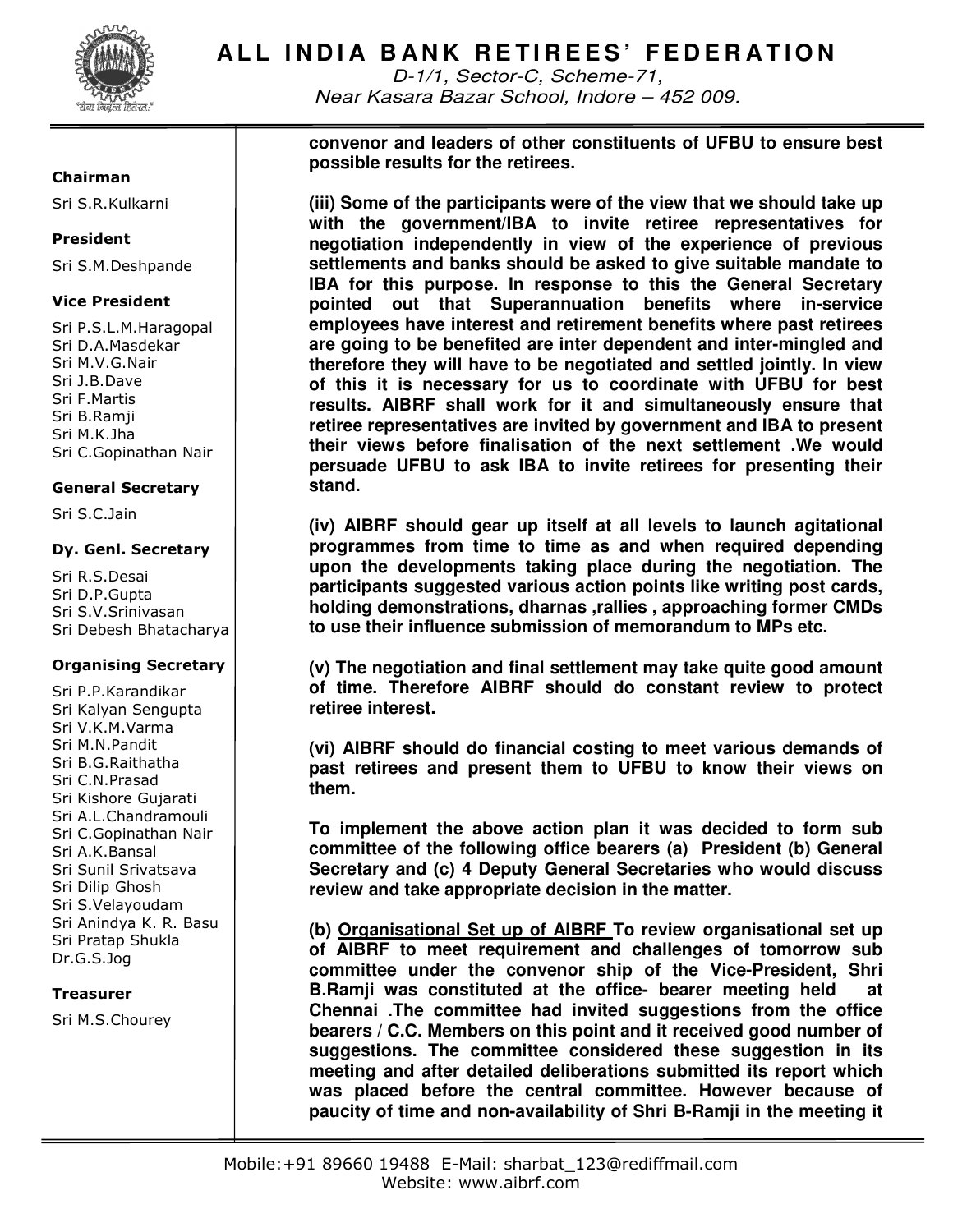

D-1/1, Sector-C, Scheme-71, Near Kasara Bazar School, Indore – 452 009.

## **was decided to defer the discussion and take up this agenda item in the next meeting.**

## **( c) OTHER MATTERS:**

- **(I) Accounts of Delegate Session was presented and were approved. Contribution of Rs 3,00,000 lakhs given by AIBRF for organising delegate session at Kolkata was approved**
- **(II) Trial Balance for the current financial year up to 31.10.2012 was presented by the Treasurer and approved by the house**
- **(III) The office-bearers/C.C .Members were requested to furnish their e-mail ID, photographs for effective communication.**
- **(IV) The affiliates who have still not furnished details of facilities available in their banks were requested to do so immediately**
- **(V) Details of discussion on recent judgement of Madras High Court are given in the following paragraphs.**
- **(VI) The committee expressed satisfaction on Government/ IBA decision to give one more chance of pension option to past retirees who took VRS under regulation no 19 of OSR. This achievement could be possible because of continuous efforts made by our affiliates ,members by fighting it in court law The committee congratulated the affiliates and members for this success. However the committee expressed disappointment for not giving pension option to resignees , compulsorily retired employees etc and decided to continue to follow up the matter till success is achieved in this regard**
- **(VII) The General Secretary informed that matter of increase in ex-gratia amount to pre-1986 retirees and their widows is under active consideration at the government level and decision is expected soon.**
- **(VIII) The General Secretary informed that AIBRF would continue to follow up pending issues like 5 year notional benefit as per supreme court decision in left over banks, implementation of supreme court decision in respect of gratuity difference payable who retired during 6th settlement for early solution.**
- **(IX) The General Secretary informed about the efforts made by AIBRF to establish coordination among retiree organisations at apex level.**

## **Madras High Court Decision in 100 percent DA Neutralisation**

**We enclose our circular No. 2012/1105 dated 21.12.12 which isself explanatory.** 

## Chairman

Sri S.R.Kulkarni

## President

Sri S.M.Deshpande

## Vice President

Sri P.S.L.M.Haragopal Sri D.A.Masdekar Sri M.V.G.Nair Sri J.B.Dave Sri F.Martis Sri B.Ramji Sri M.K.Jha Sri C.Gopinathan Nair

## General Secretary

Sri S.C.Jain

## Dy. Genl. Secretary

Sri R.S.Desai Sri D.P.Gupta Sri S.V.Srinivasan Sri Debesh Bhatacharya

## Organising Secretary

Sri P.P.Karandikar Sri Kalyan Sengupta Sri V.K.M.Varma Sri M.N.Pandit Sri B.G.Raithatha Sri C.N.Prasad Sri Kishore Gujarati Sri A.L.Chandramouli Sri C.Gopinathan Nair Sri A.K.Bansal Sri Sunil Srivatsava Sri Dilip Ghosh Sri S.Velayoudam Sri Anindya K. R. Basu Sri Pratap Shukla Dr.G.S.Jog

#### **Treasurer**

Sri M.S.Chourey